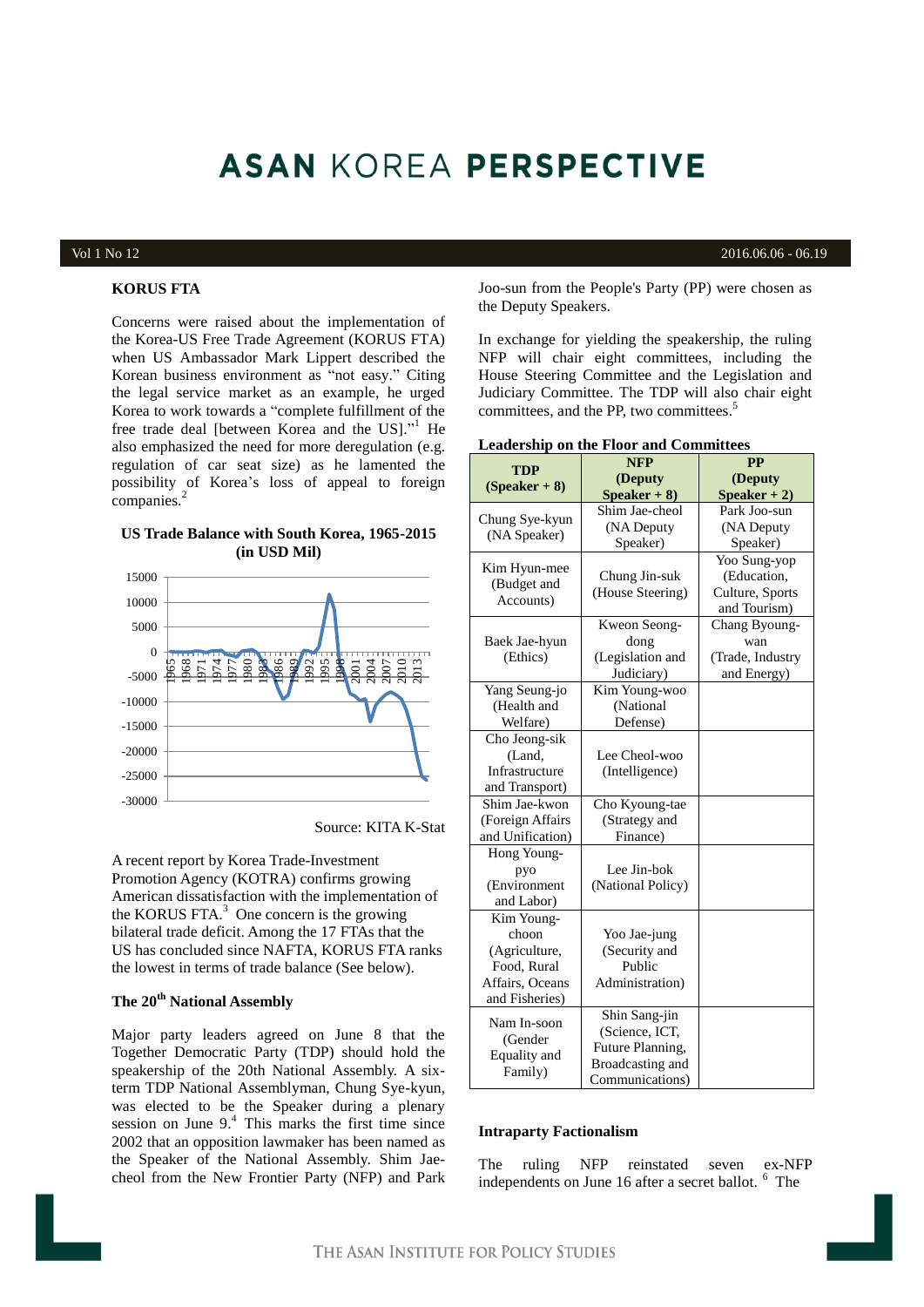decision was made by the party's interim leadership, headed by Kim Hee-ok. Pro-Park NFP members argued that this decision should not have been handled by a secret ballot.<sup>7</sup> The Blue House has yet to make an official statement. $8$  If the decision stands, the NFP will reclaim its status as the largest party in the National Assembly.<sup>9</sup>

**Composition of NA** (with reinstatement of 7 ex-NFP Members)

| <b>Party</b>        | <b>SMD</b><br><b>PR</b> |    | <b>Total</b> | $\frac{1}{2}$ |
|---------------------|-------------------------|----|--------------|---------------|
| <b>NFP</b>          | 112                     | 17 | 129          | 43            |
| <b>TDP</b>          | 109                     | 13 | 122          | 40.67         |
| <b>PP</b>           | 25                      | 13 | 38           | 12.67         |
| <b>Justice</b>      |                         |    |              |               |
| <b>Independents</b> |                         |    | 12           | 1.67          |
| <b>Total</b>        | 253                     |    | 300          |               |

**Presidential Candidates Approval Ratings**<sup>10</sup>

| <b>Name</b>        | <b>Party</b> | Approval %<br>$(\pm$ from<br>previous month) |
|--------------------|--------------|----------------------------------------------|
| <b>Ban Ki-moon</b> |              | 26%                                          |
| Moon Jae-in        | <b>TDP</b>   | $16\%$ (-2)                                  |
| Ahn Cheol-soo      | <b>PP</b>    | $10\%$ (-10)                                 |
| Park Won-soon      | <b>TDP</b>   | $6\%$ (-)                                    |
| Oh Se-hoon         | <b>NFP</b>   | $4\%$ (-5)                                   |
| Sohn Hak-kyu       | <b>TDP</b>   | 3%                                           |
| Yoo Seong-min      | Independent  | $3\%$ (-)                                    |
| Kim Moo-sung       | <b>NFP</b>   | $2\%$ (-3)                                   |

Source: Gallup Korea Daily Opinion

|                       | June $7-9$ <sup>11</sup> | June $14 - 16^{12}$ |  |  |
|-----------------------|--------------------------|---------------------|--|--|
|                       | $(\pm$ from              | $(+ from$           |  |  |
|                       | previous week)           | previous week)      |  |  |
| <b>NFP</b>            | $29\%$ (-)               | $32\% (+3)$         |  |  |
| <b>TDP</b>            | $24\%$ (-3)              | $25\% (+1)$         |  |  |
| <b>PP</b>             | $17\%$ (-4)              | $15\%$ (-2)         |  |  |
| <b>Justice Party</b>  | $6\% (+1)$               | 4\% $(-2)$          |  |  |
| Don't<br>know/Refused | $24\% (+6)$              | $23\%(-1)$          |  |  |

#### **Party Approval Rating**

Source: Gallup Korea Daily Opinion

### **Recapitalization Fund**

The government and the Bank of Korea (BoK) agreed to establish a recapitalization fund worth KRW 11 trillion. Under this arrangement, the BoK will provide KRW 10 trillion and the Korea Asset Management Corporation (KAMCO), KRW 1 trillion. The Industrial Bank of Korea (IBK) functions as a pass-through entity and the Korea Credit Guarantee Fund (KODIT) will guarantee the BoK loan.<sup>13</sup> Skeptics criticized the latest move by suggesting that the bailout is an excessive use of public finance and falls short of necessary reforms.<sup>14</sup>

### **Functional Adjustment of Public Entities**

Yoo Il-ho, the Deputy Prime Minister and the Minister of Strategy and Finance, announced "the framework for functional adjustment of state-owned enterprises in energy, environment, and education" on June 13.<sup>15</sup> The latest announcement came as part of an ongoing effort to "normalize public entities,"<sup>16</sup> with focus on the energy sector, which suffers from huge debt and inefficiencies.

The government outlined four objectives: i) unify overlapping businesses dispersed across different organizations; ii) reduce debt and size of non-core business functions; iii) open mono/oligopolistic public sectors to private investors; and iv) improve financial transparency.

The plan calls for downsizing the Korea Coal Corporation (KOCOAL) and the Korea Resource Corporation (KORES). Korea National Oil Corporation (KNOC) and Korea Gas Corporation (KOGAS) are to sell non-core business assets. Ultimately, overseas resource development function of KORES will be moved to KNOC and KOGAS, while their existing portfolio will also be reduced. Under the current arrangement, both the electricity and gas markets should be opened to private retailers. Details are to be released in the months ahead.<sup>17</sup>

Eight corporations – Korea Electric Power Corporation (KEPCO)'s five daughter companies, Korea Hydro & Nuclear Power (KHNP), KEPCO KDN, and Korea Gas Technology Corporation (KOGAS-Tech) –are to be publicly traded as of 2017. Labor unions opposed the measure calling it a step toward privatization, but the government maintained that it will be the majority shareholder with control of more than 50% of the total stock offering. Precedents suggest that this move may not be easy. In 2001, the government divided KEPCO's electricity generation business into 6 companies and tried to list the Korea South-East Power Company on the public market. However, the attempt failed due to a large gap in the government and the market's offering price. 18

Energy companies came under serious scrutiny for recording huge losses after failed investments in overseas energy resources during the Lee Myung-bak presidency. The government's short-sighted energy policies have been criticized for making investments when commodity prices were high and sold when  $\frac{1}{2}$ prices were low.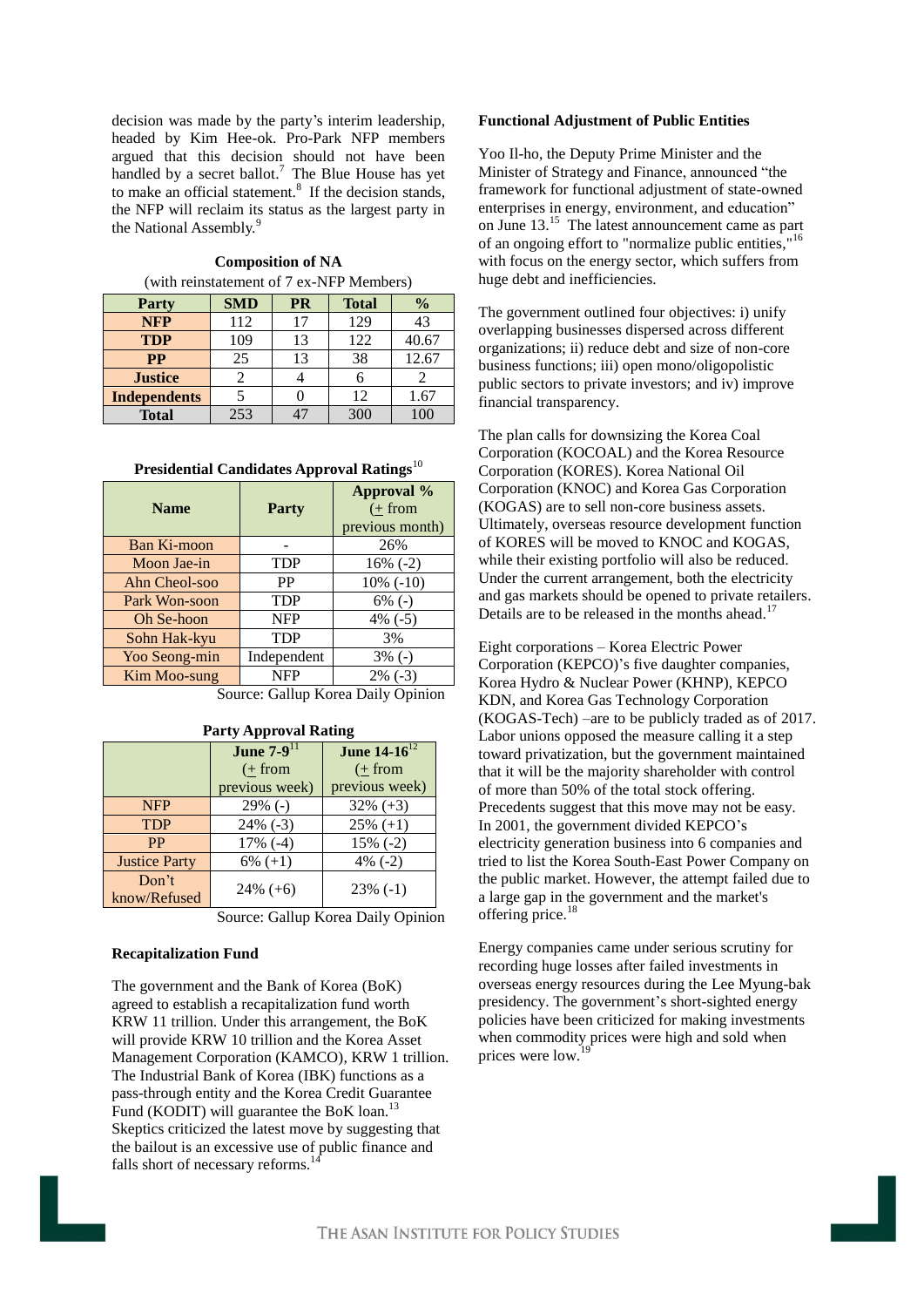

**Changes in US Trade Balance 3 Years Before and After Implementation of FTA** (unit: \$ 1 billion)

Source: Global Market Report by KOTRA (Data: Third Way)

|               | 2011    | 2012    | 2013    | 2014    | 2015    | <b>Rate of</b><br><b>Annual</b><br><b>Increase</b> |
|---------------|---------|---------|---------|---------|---------|----------------------------------------------------|
| <b>China</b>  | 295,250 | 315,103 | 318,713 | 343,079 | 365,695 | $6.0\%$                                            |
| <b>EU</b>     | 99.395  | 116,383 | 125,557 | 142,058 | 153,318 | 14.0%                                              |
| Canada        | 34,033  | 31,613  | 61,803  | 35,377  | 14,864  | $-12.1%$                                           |
| <b>Mexico</b> | 64,585  | 61,719  | 54,485  | 53,825  | 58,364  | $-2.5%$                                            |
| Japan         | 63.128  | 76,456  | 73,358  | 67,176  | 68,648  | 2.7%                                               |
| Korea         | 13,200  | 16,616  | 20.747  | 25,047  | 28,329  | 23.0%                                              |

Source: Global Market Report by KOTRA (Data: US Consensus Bureau)

# **President Park's Approval Rating**



Source: Gallup Korea Daily Opinion